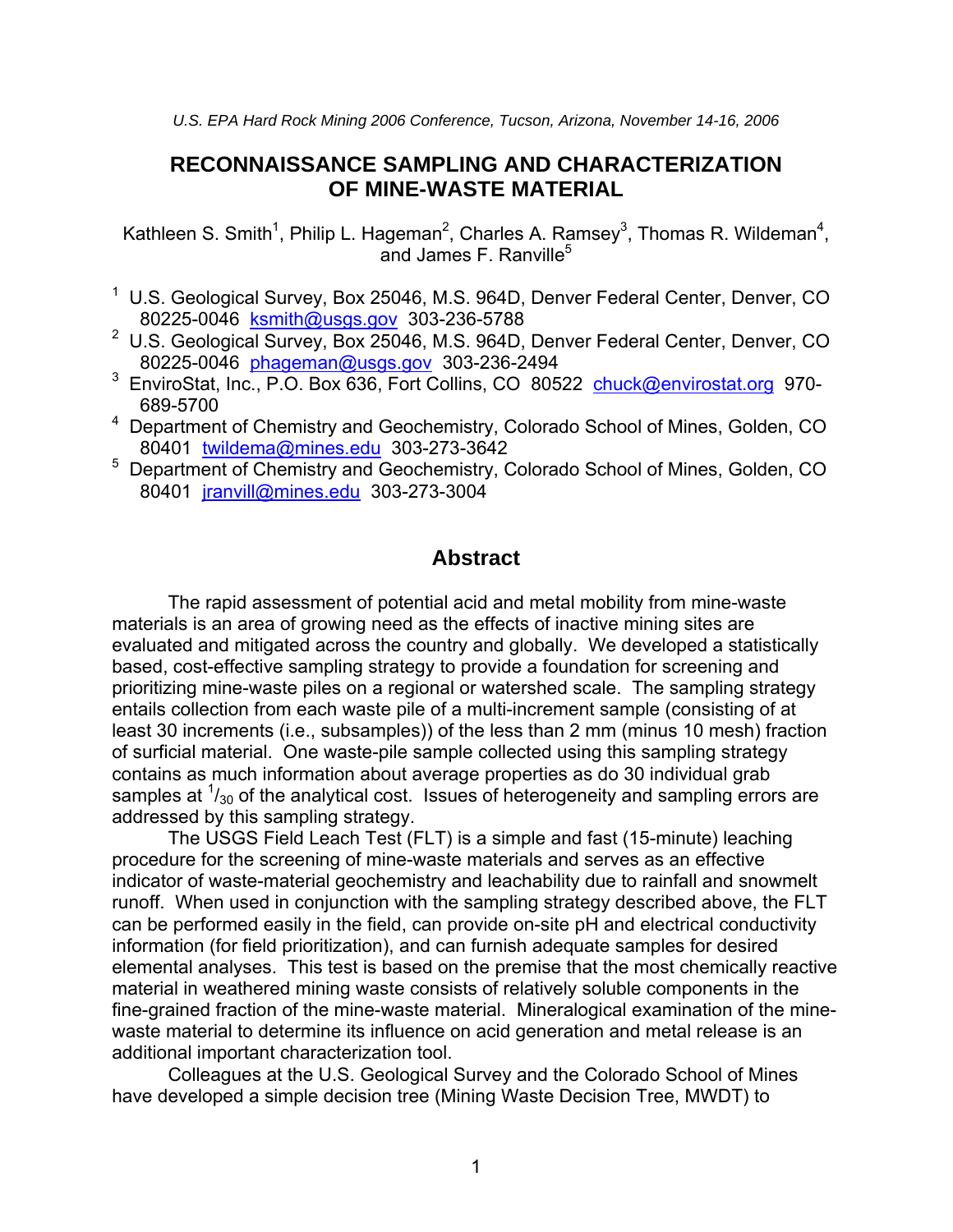determine if a mine-waste pile poses a potential toxicity risk to the aquatic environment. Implementation of the MWDT incorporates the sampling strategy and FLT discussed above, as well as some other simple physical assessments and chemical tests. The MWDT has proven to be an effective tool for screening large numbers of mine-waste piles and extensive areas of contamination. It works particularly well for severe situations (leachate pH less than 5) where aquatic toxicity is based primarily on acidity and metal geoavailability; that is, the release of elements from earth materials. However, recent applications have shown that the MWDT is also useful at marginal sites (pH greater than or equal to 5) where additional leaching and toxicity tests are necessary to evaluate potential metal bioavailability to aquatic biota.

## **Introduction**

Acid rock drainage (ARD) and metal leaching are among the most costly and potentially environmentally damaging issues facing the mining industry (Price, 2005). Special problems are caused by abandoned mines that have not been properly rehabilitated because society must bear the costs of either unmitigated environmental damage or rehabilitation (National Research Council, 1997). Thousands of historical mine-waste piles are present on abandoned and inactive mining sites in the United States and around the world. Release of dissolved metals, acidic solutions, and particulates from these piles creates possible contamination problems for receiving waters and ecosystems.

The rapid assessment of potential acid and metal release from mine-waste materials is an area of growing need as the effects of abandoned and inactive mining sites are evaluated and mitigated across the country. Basic screening-level investigations can provide important information for land-management decisions, and findings from such investigations can define the scope for more detailed investigations. Key indicators of acid generation and metal release should be addressed in the basic screening. Indicators that can be readily measured in the field include leachate pH, electrical conductivity, and some leachable metal concentrations. Other indicators that involve laboratory analyses include additional leachable metal concentrations, mineralogy (including identification, quantification, and mode of occurrence of sulfide and carbonate minerals), and bulk chemistry (including key environmental elements, total sulfur, and inorganic carbon). Discussion of screening-level procedures are found in Herron, et al. (2001), Price (1997, 2005), Price and Errington (1998), Smith et al. (2000a, 2002, 2003), Stewart et al. (2006), and U.S. Environmental Protection Agency (2001).

A screening-level approach that applies field-based, inexpensive sampling and characterization procedures is presented here, and can be used for screening and prioritizing mine-waste piles on a regional or watershed scale. Also discussed is a simple decision tree (Mining Waste Decision Tree, MWDT; Wildeman et al., in press) that determines if a mine-waste pile poses a potential toxicity risk to the aquatic environment.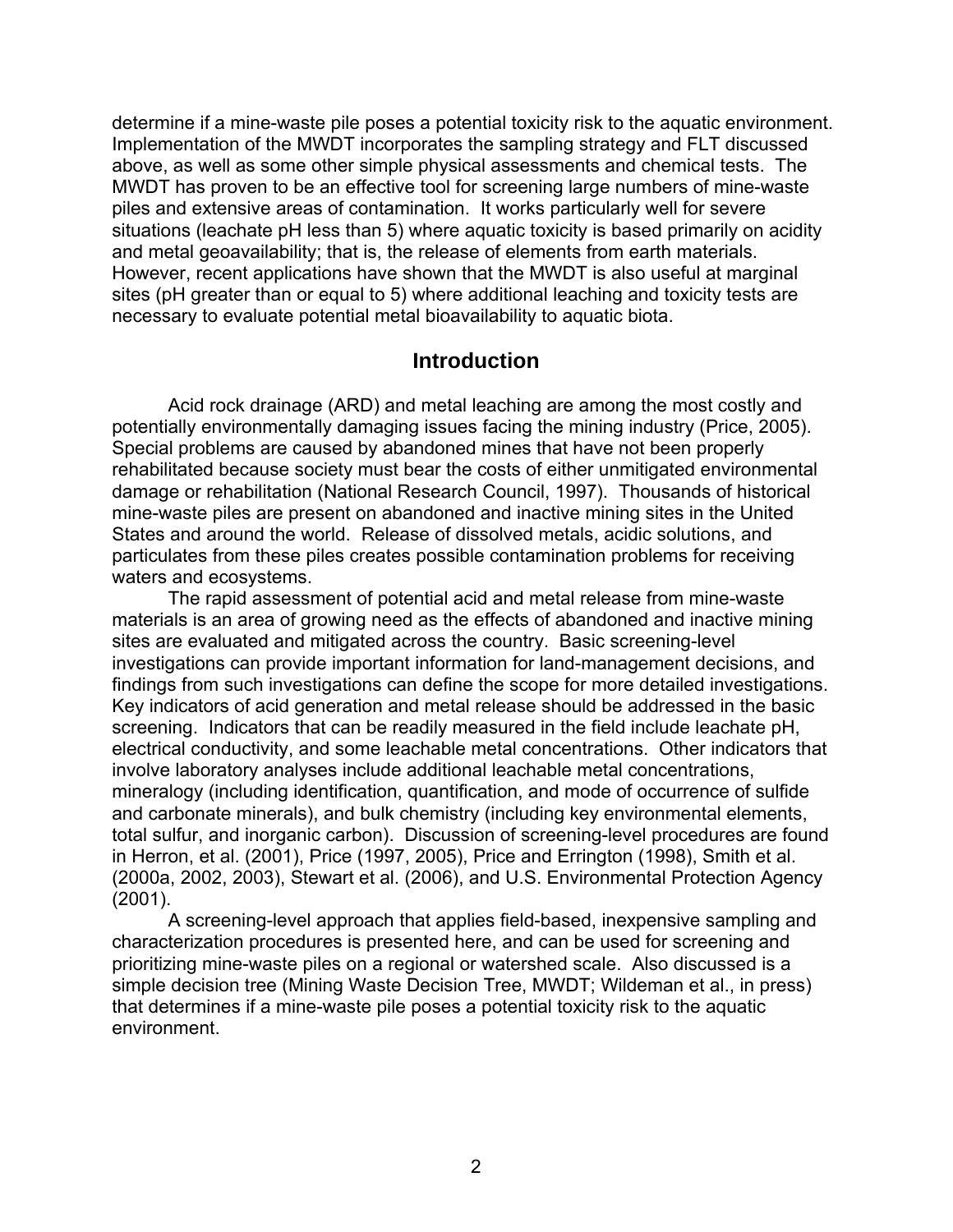## **Sampling Strategy for Characterizing Mine-Waste Piles**

Many site-characterization activities, remediation efforts, and regulatory tests require collection of a "representative" sample. In the case of mine-waste piles, sample collection can be a difficult task due to the compositional, spatial, and particle-size heterogeneity of the mine-waste material. We developed a statistically based, costeffective sampling strategy for mine-waste piles to aid in reconnaissance screening and prioritization of sampling sites (Smith et al., 2000b). This strategy minimizes sampling error while providing an intermixed sample representing the average properties of a given mine-waste pile. It entails collection of a multi-increment sample from individual piles and allows for regional or watershed-based assessments. Even though this sampling strategy requires a bit more effort than the collection of grab samples, the statistical foundation and overall reduction in analytical costs makes this strategy feasible and advantageous.

### **Target Population**

The target population for the mine-waste pile sampling strategy is the surficial (down to 15 cm depth) material dry-sieved to less than 2 mm (minus 10 mesh), but this statistical approach also can be applied to other target populations (e.g., drill cores or trenching). The target population is limited to surficial material because of ease of collection and the assumption that surficial material is the most likely material to impact runoff from snowmelt and rain storms. The less-than-2-mm fraction was chosen out of necessity to reduce the sampling error by decreasing the maximum particle size (see discussion below). The less-than-2-mm fraction encompasses the most reactive material in mine-waste piles (Smith et al., 2000b). Used in combination with leaching studies, the less-than 2 mm fraction may tend to slightly overestimate the leachability of the material as a whole, but this size-fraction cutoff does not appear to miss any leachable phases (Smith et al., 2000b). Also, Price and Kwong (1997) recommend a separate analysis of the less-than-2-mm fraction when evaluating the weathering effects of waste-rock piles.

## Sampling Errors

The sampling strategy is designed to address sampling errors related to heterogeneity. We adopted an approach of particulate sampling developed by Pierre Gy (Gy, 1998; U.S. Environmental Protection Agency, 1999). Pitard (1993) provides a detailed discussion of sampling errors. The fundamental sampling error (FSE) generally is the main source of sampling error and is the result of the compositional heterogeneity of particles. The FSE cannot be eliminated, but it can be estimated prior to sampling. The upper limit of the FSE should not exceed  $\pm$  16% (Pitard, 1993, p. 356), and it is preferable that it be  $\leq \pm 5\%$ . Based on estimates of FSE, steps can be taken to minimize it and thus minimize the overall sampling error. Important factors in the FSE include heterogeneity, maximum particle size, and sample mass.

If the mass of the population is greater than ten times the mass of the sample, the FSE can be estimated by the following equation: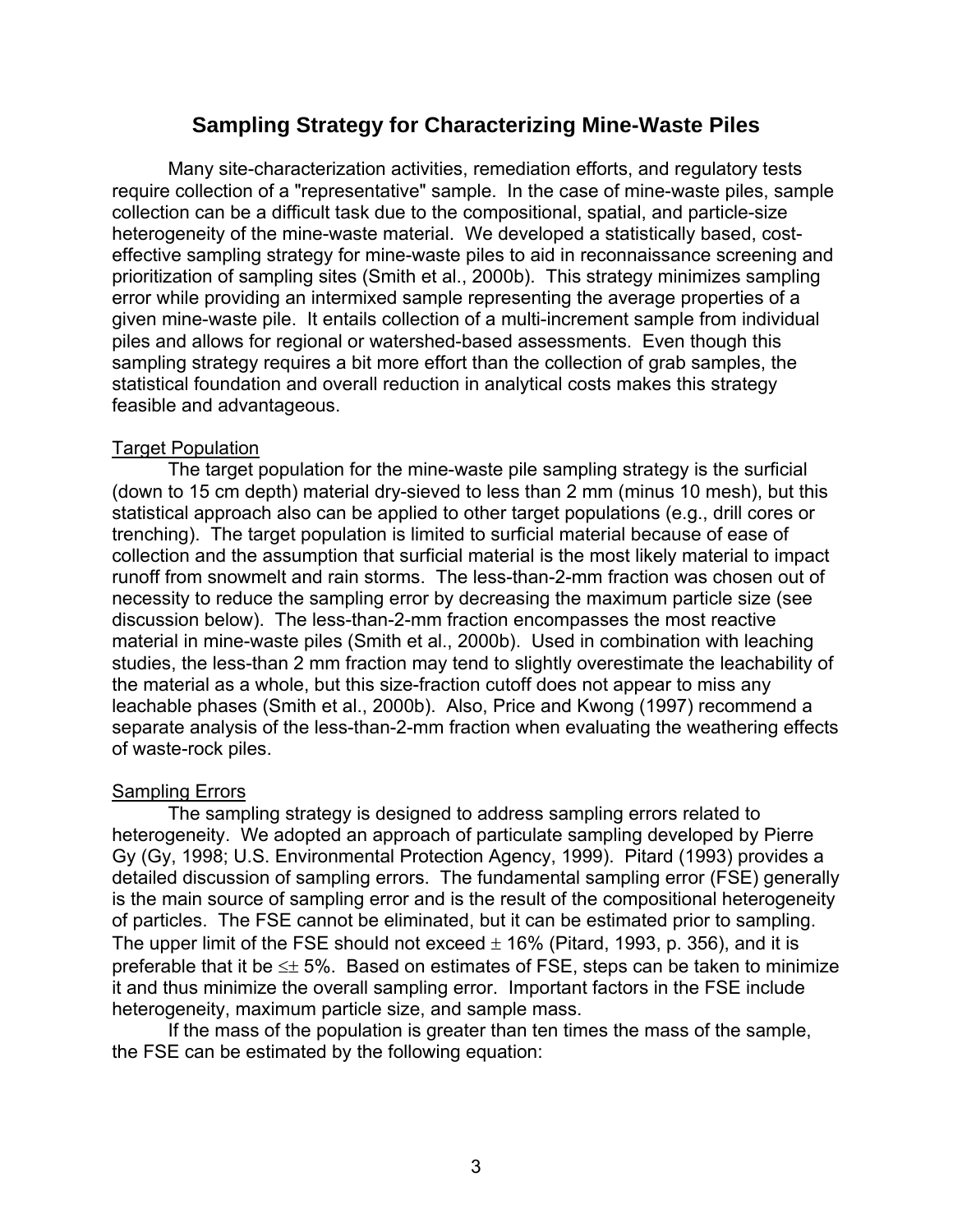$$
FSE^2 = \frac{c l f g d^3}{M_S} \tag{1}
$$

where *FSE*<sup>2</sup> is a relative variance  $M<sub>S</sub>$  is the sample mass (g) *c* is the mineralogical factor *l* is the liberation factor *f* is the shape factor *g* is the granulometric factor *d* is the maximum particle size (cm)

The mineralogical factor, *c*, is the maximum heterogeneity generated by the constituent of interest in the target population. It can be estimated by dividing the approximate density of the material  $(g/cm<sup>3</sup>)$  by the average concentration of the constituent of interest (ppm as a fraction of 1), and assumes complete liberation of the constituent of interest. The *c* factor can have a wide range of values, primarily depending upon the concentration of the constituent of interest. The liberation factor, *l*, is a correction factor for *c* that takes into account incomplete liberation of the constituent of interest. Values for *l* range from 0, when there is no liberation, to 1, when there is complete liberation. Values for the shape factor, *f*, vary from 0.2 for flakes to 10 for needles, with a value of 1 for cubes. A value of 0.5 is often used for *f* and represents a roughly spherical shape (Pitard, 1993). This spherical shape corresponds with our observation of the majority of shapes in the less-than-2-mm fraction of mine-waste materials. The granulometric factor, *g*, is a correction factor when all the particles are not the same size. Noncalibrated material has a value of 0.25, and calibrated material has a value of 0.55. The FSE was reduced in the mine-waste pile sampling strategy by decreasing the maximum particle size to 2 mm.

The amount of sample mass collected was determined according to the approach of Pitard (1993) and Gy (1998). The FSE equation shown above can be used to determine the total sample mass necessary to minimize the FSE to an acceptable level. For a FSE of 5%, the above equation can be rewritten as:

$$
0.0025 = \frac{312.5(0.2)^3}{M_s} \qquad \text{or} \qquad M_s = \frac{312.5(0.2)^3}{0.0025} = 1,000 \text{ g} \tag{2}
$$

In this calculation, we assume a density of 1.5 g/cm<sup>3</sup> and a concentration of  $\geq 30$  ppm, which yields a *c* value of 50,000. We also assume that *l* = 0.05 (incomplete liberation), *f* = 0.5 (spherical), *g* = 0.25 (noncalibrated), and *d*, the maximum particle size, is 2 mm (0.2 cm). As seen in this equation, a FSE of 5% can be achieved by collecting at least 1,000 g of less-than-2-mm material. If a larger maximum particle size is desired, then a larger sample mass must be collected. Also, for constituents of interest that are present in trace amounts, a larger sample mass or a smaller maximum particle size must be used to achieve the same FSE.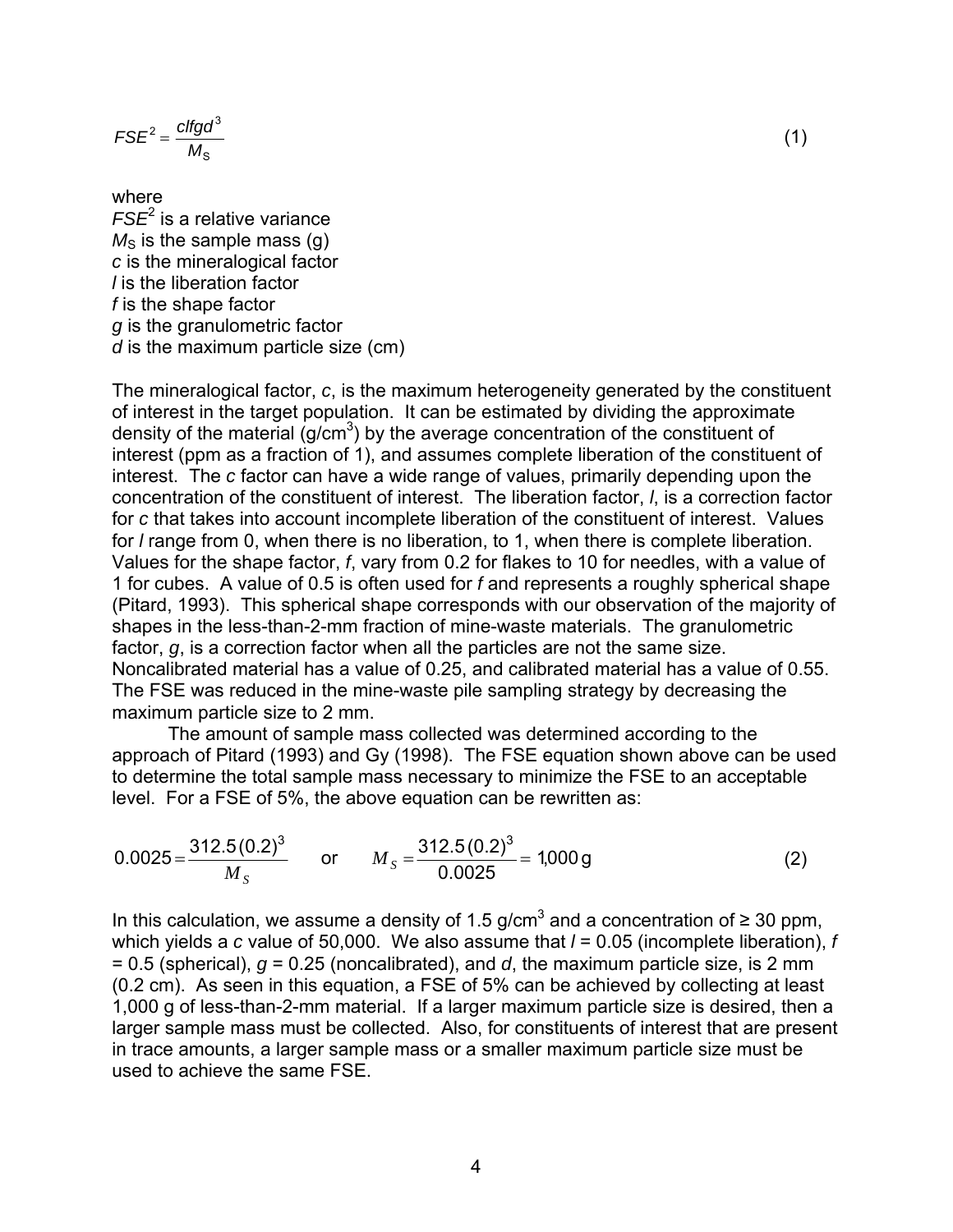Another sampling error that was addressed in the mine-waste pile sampling strategy is the grouping and segregation error (GSE), which occurs because not all particles are randomly distributed. The GSE can be minimized by collecting random samples and by collecting multiple increments (i.e., subsamples), with an increment defined as a group of particles collected from a population with a single operation of the sampling device. Pitard (1993, p. 187) states that a sample should be made up of at least 30 increments.

## Sampling Procedure

Multi-increment sampling involves collecting increments from different parts of the mine-waste pile and mixing them together. This more accurately reflects the average concentration of the component of interest than does any single-point sample. This approach reduces bias and improves accuracy over single-point sampling without the expense of additional laboratory analysis.

The strategy entails collection of a surficial (down to 15 cm depth) multiincrement sample from each mine-waste pile that consists of at least 30 increments. The mine-waste pile is divided into at least 30 cells of roughly equal surface area. Increments of roughly equal mass (at least 100 g) are randomly collected from each cell with a stainless steel trowel, successively placed in a plastic bucket, and mixed to create one multi-increment mine-waste pile sample. Particles greater than about 1 cm are excluded during the initial collection procedure. The sample is air-dried and drysieved to less than 2 mm (minus 10 mesh). If samples are collected wet, they should be air dried and efforts made to break up clods prior to sieving. The resulting less-than-2-mm sample should weigh at least one kilogram. If a mine-waste pile is too steep to sample all cells, at least 30 increments can be randomly collected at predetermined distances along transects.

In this sampling strategy, we focus on the average properties of a given minewaste pile. Hence, collecting more sample mass is the same as collecting a larger number of samples in terms of error, but not in terms of cost. One 30-increment minewaste-pile sample collected using this sampling strategy contains as much information about average properties as 30 individual grab samples at  $\frac{1}{30}$  of the analytical cost.

## **Screening Procedures for Prioritizing Mine-Waste Piles**

## U.S. Geological Survey Field Leach Test (FLT)

Leaching tests continue to be one of the primary screening procedures used to evaluate, characterize, and prioritize mine-waste materials (Al-Abed et al., 2006). They are conducted to identify and estimate the amounts of soluble constituents that can be released from waste-rock materials during rainstorms and snow melt. However, many established leaching tests are complicated, time consuming, and require specialized equipment. The USGS Field Leach Test (FLT) can be easily performed in the field or in the laboratory, can provide on-site pH and electrical conductivity information, and can furnish leachate samples for metal analyses. The FLT is described in detail by Hageman (2005) and Hageman and Briggs (2000), and has been applied at a number of sites (Hageman, 2004; Hageman et al., 2005). The test involves combining 50.0 g of less-than-2-mm mine-waste material (collected using the sampling strategy previously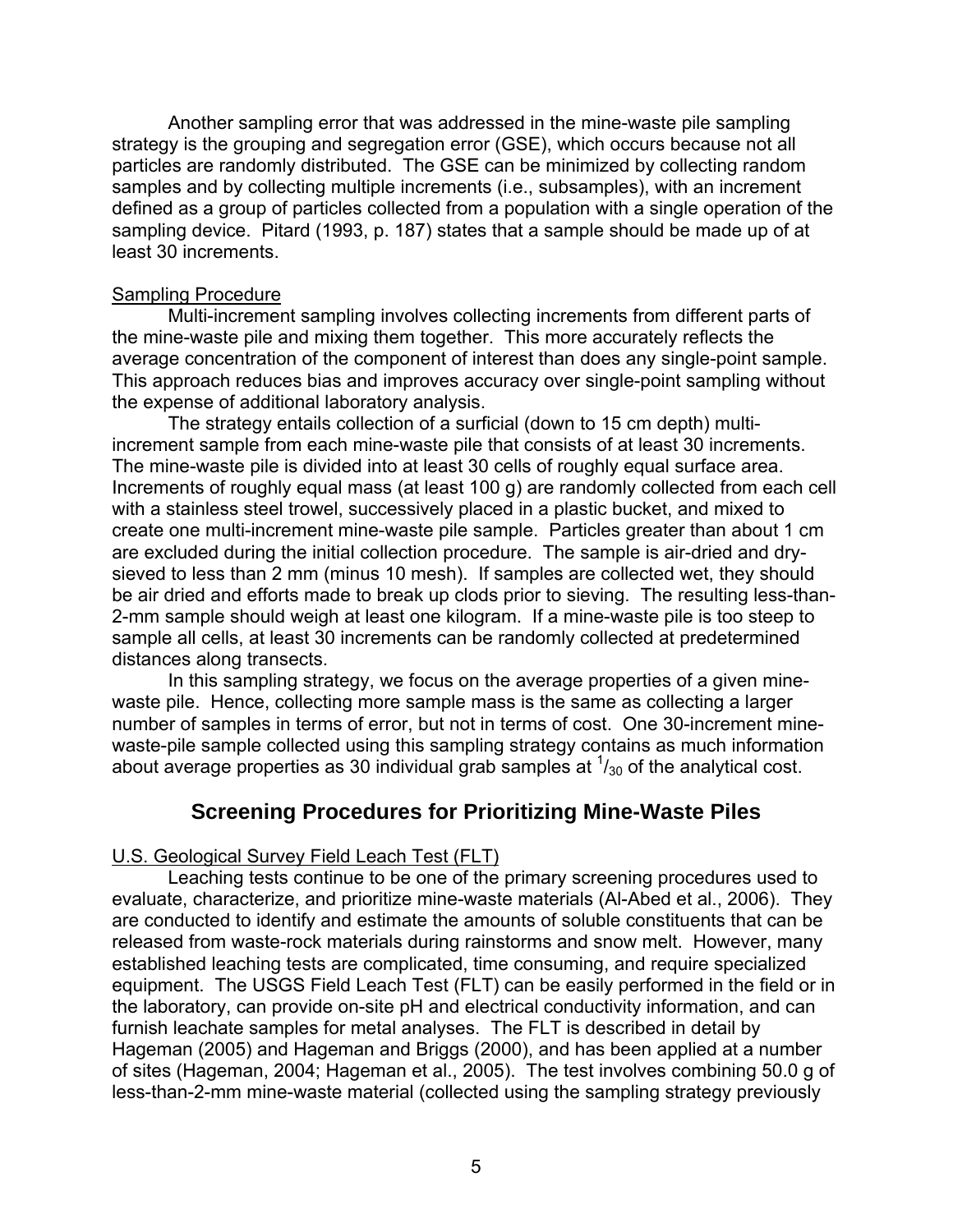described) with 1.0 L. of deionized water in a capped one-liter polyethylene bottle. The mixture is vigorously shaken for five minutes, and then allowed to settle for 10 minutes. The pH and electrical conductivity can be measured in the field, and subsamples can be filtered (using a syringe and a 0.45 μm filter) and preserved for analysis of chemical constituents. Hageman and Briggs (2000) demonstrated that geochemical trends generated by the FLT correlate favorably with results from the Synthetic Precipitation Leaching Procedure (SPLP, EPA method 1312; U.S. Environmental Protection Agency, 2004b).

#### **Mineralogy**

Mineralogical examination is essential to understanding the weathering processes, mineral habit, and reactive minerals that result in ARD and metal leaching from mine-waste piles (Diehl et al., 2006a; Diehl et al., 2006b, these proceedings; Enviromine, 2006b; Hammarstrom and Smith, 2002). Sulfur and carbonate mineralogy and abundance, and mode of occurrence of chemical elements and reactive minerals are usually the focus of mineralogical investigations. In addition, silicate and aluminosilicate minerals that may have long-term ARD neutralizing potential (e.g., chlorite, biotite, anorthite, and olivine) can be identified and quantified. Blowes and Jambor (1990) developed a mineralogically based sulfide alteration index to quantify the degree of oxidation of mine-waste materials. It is a useful exercise to categorize minewaste materials using such an index to be able to compare relative degrees of oxidation between samples and sites.

X-ray diffraction (XRD) methods can be used in an initial screening to identify mineral phases in mine-waste samples. This information can be combined with bulk chemical analysis to account for residence sites of environmentally important chemical elements and accessory mineral phases. However, weathered mine-waste material commonly contains a significant portion of non- or poorly crystalline material that is not detectable by XRD techniques. Also, many of the important mineralogical processes that relate to ARD generation and leachable metals occur at the microscopic scale. Hence, it is generally necessary to supplement XRD methods with microanalysis techniques to identify and quantify pertinent mineral phases and to determine the mode of occurrence of chemical elements in minerals. Microanalysis techniques, such as scanning electron microscopy (SEM) and elemental X-ray maps, can greatly enhance the understanding and interpretation of mineralogical weathering processes. These techniques are discussed in detail by Diehl et al. (2006b, these proceedings).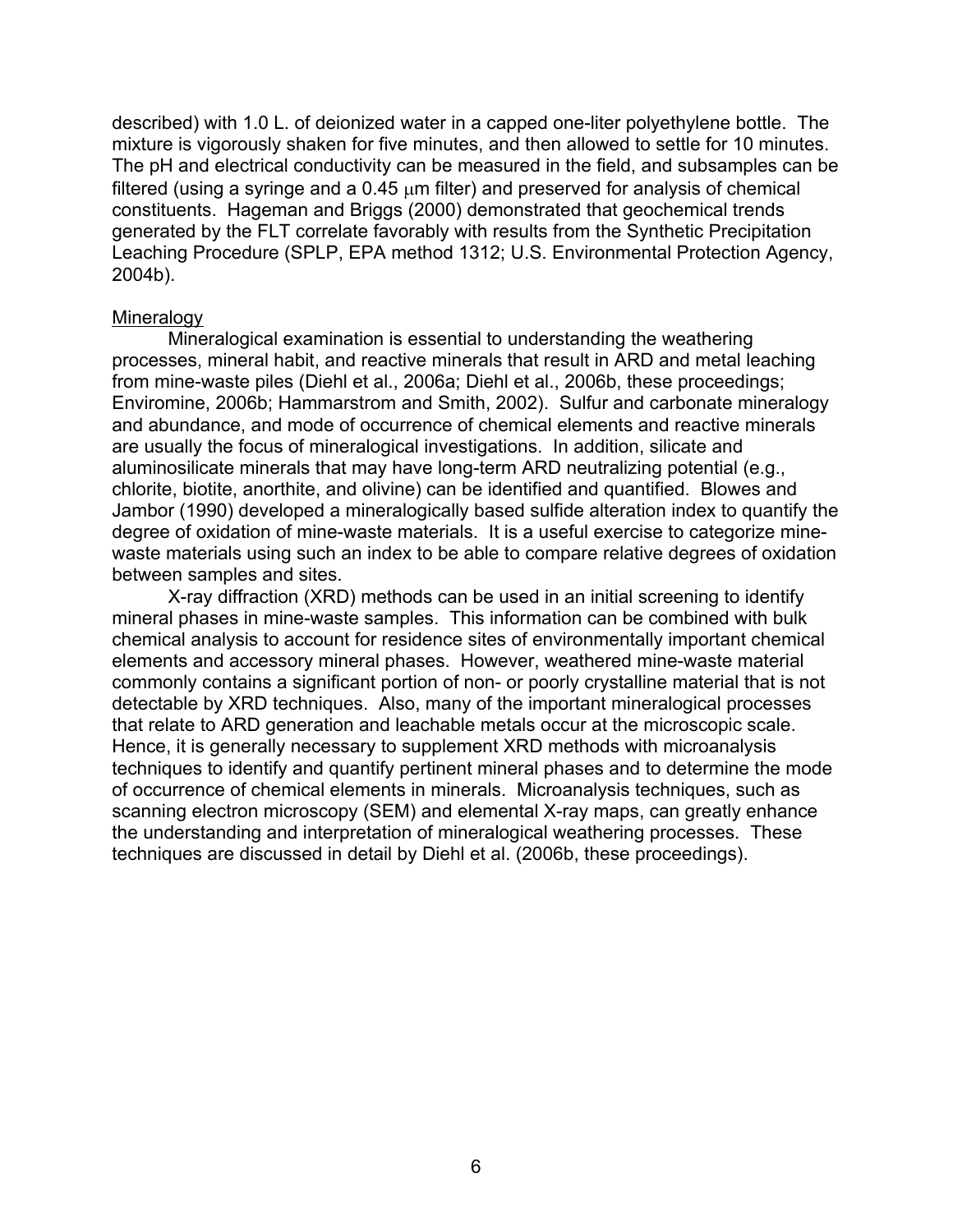#### Potential for Acid Generation

Determining the potential for mine-waste piles to generate acid can be approached in a number of ways. The use of analogous mineral deposit types (geoenvironmental models) to compare a mine site of interest with the environmental characteristics of geologically and mineralogically similar sites can be very useful in the screening phase (Plumlee, 1999; Plumlee et al., 1999). This approach also can lend insight into the types of acid-base accounting (ABA) tests that should be performed at the screening level and for more detailed characterization (Schmiermund et al., 2006; Schmiermund and Ranville, 2006).

Static ABA is a screening procedure to predict if a mine-waste material will produce ARD. It compares the acid production potential (AP) with the acid neutralization potential (NP). AP and NP determinations involve static procedures or calculations that do not take into account rates of reactions. The ultimate ARD potential is calculated from the ratio of NP to AP (neutralization potential ratio, NPR) or the subtraction of AP from NP (net neutralization potential, NNP), and then by applying various corrections or safety factors. Price (2005) states that the inherent uncertainties in AP and NP determinations may limit the utility of the NNP calculation for forecasting long-term reaction rates.

A number of procedures have been developed to determine AP and NP. Overviews of some of these procedures can be found in Enviromine (2006a), Miller et al. (1997), Price (1997, 2005), Price and Errington (1998), Sobek et al. (1978), Stewart et al. (2006), and U.S. Environmental Protection Agency (2001, 2004b). Individually, each test method has limitations in how accurately it can predict AP and NP. It is good practice to use a combination of test methods to define NPR and identify samples that require further investigation. An initial AP estimate commonly is calculated from the total sulfur concentration. An initial NP estimate commonly is determined by using the Sobek or modified Sobek method (Sobek et al., 1978), which involves addition of hydrochloric acid to a sample, heating, and back-titrating the mixture with sodium hydroxide to determine the amount of unreacted hydrochloric acid.

Net Acid Production. Many of the ABA methods were originally designed for coal-mine waste or for fresh waste material. For the weathered material that is typical of historical mine-waste piles, it is advantageous to adopt a method that incorporates the potential acid production of secondary and tertiary minerals and the potential acid-consuming capacity of host-rock minerals (e.g., carbonates, aluminosilicates, and silicates). We adopted a slightly modified version of the Net Acid Production (NAP) method of Lapakko and Lawrence (1993) for historical mine-waste piles. In this method, acid generation and acid neutralization reactions occur simultaneously, and the end result is a direct measurement of the net amount of acid generated by the entire sample. A 1.0 g sample of pulverized (minus 200 mesh) waste material is digested with a heated solution of 30% hydrogen peroxide, cooled, and filtered. The main difference between this method and the commonly used Net Acid Generation (NAG) test (Miller et al., 1997) is the addition of hydrogen peroxide until all the reactions have gone to completion, which can be important for samples containing large quantities of sulfide minerals, or samples containing organic matter or manganese. The acidic filtrates are titrated to pH 7, and the NAP is calculated in terms of kilograms  $CaCO<sub>3</sub>$  per metric ton of waste. Fey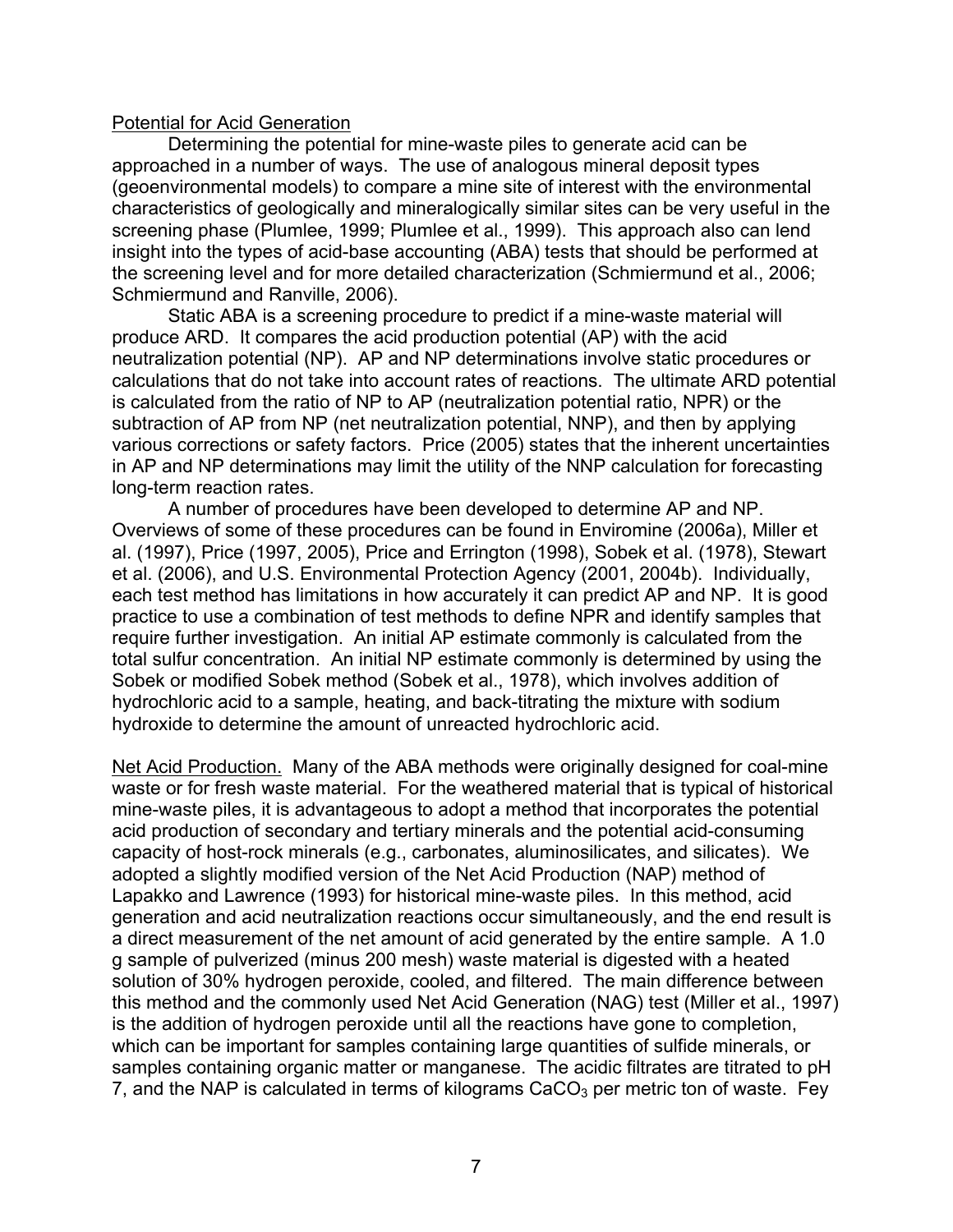et al. (2000) demonstrated that mine-waste piles segregate into different groups when NAP is plotted against leachable metals. This approach can be used to rank the potential of mine-waste piles to degrade water quality.

# **Mining Waste Decision Tree**

Wildeman et al. (in press) have developed a simple Mining Waste Decision Tree (MWDT; figure 1) to determine potential aquatic metal toxicity from mine-waste materials. The MWDT has both a chemical and a physical component; the chemical component addresses the availability of potential contaminants from a mine-waste material, and the physical component addresses the ability to deliver those contaminants to the watershed. The chemical component of the MWDT uses simple physical and chemical tests to determine whether effluent from mine-waste material poses a potential toxicity threat to the aquatic environment, and incorporates the sampling strategy and leaching test (FLT) described above. The MWDT has been used at a number of sites and appears to be a robust method for performing a rapid, low-cost assessment of a site or region prior to more extensive regulatory work.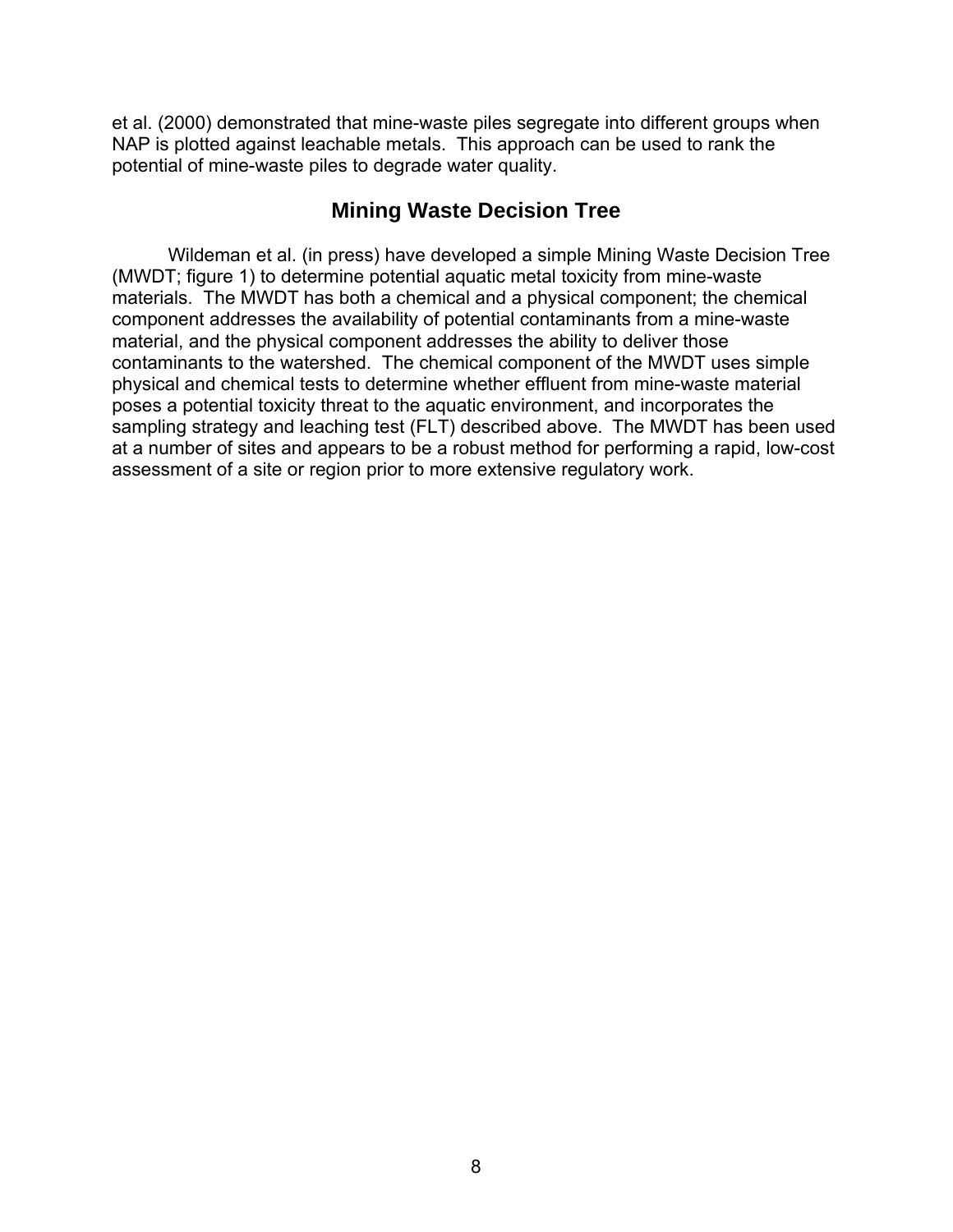

# **Mining Waste Decision Tree**

## **PHYSICAL CRITERIA**

- **1. Conduct on-site assessment a) Size and estimated** 
	- **volume of waste-rock pile b) Presence of cementation**
	- **crusts**
- **2. Apply physical ranking criteria (erosional features, presence of a vegetative kill zone, presence of vegetation on the pile, and proximity to a stream)**

**Figure 1.** The Mining Waste Decision Tree (MWDT), a simple assessment scheme to determine potential aquatic metal toxicity from mine-waste materials (modified from Wildeman et al. (in press)).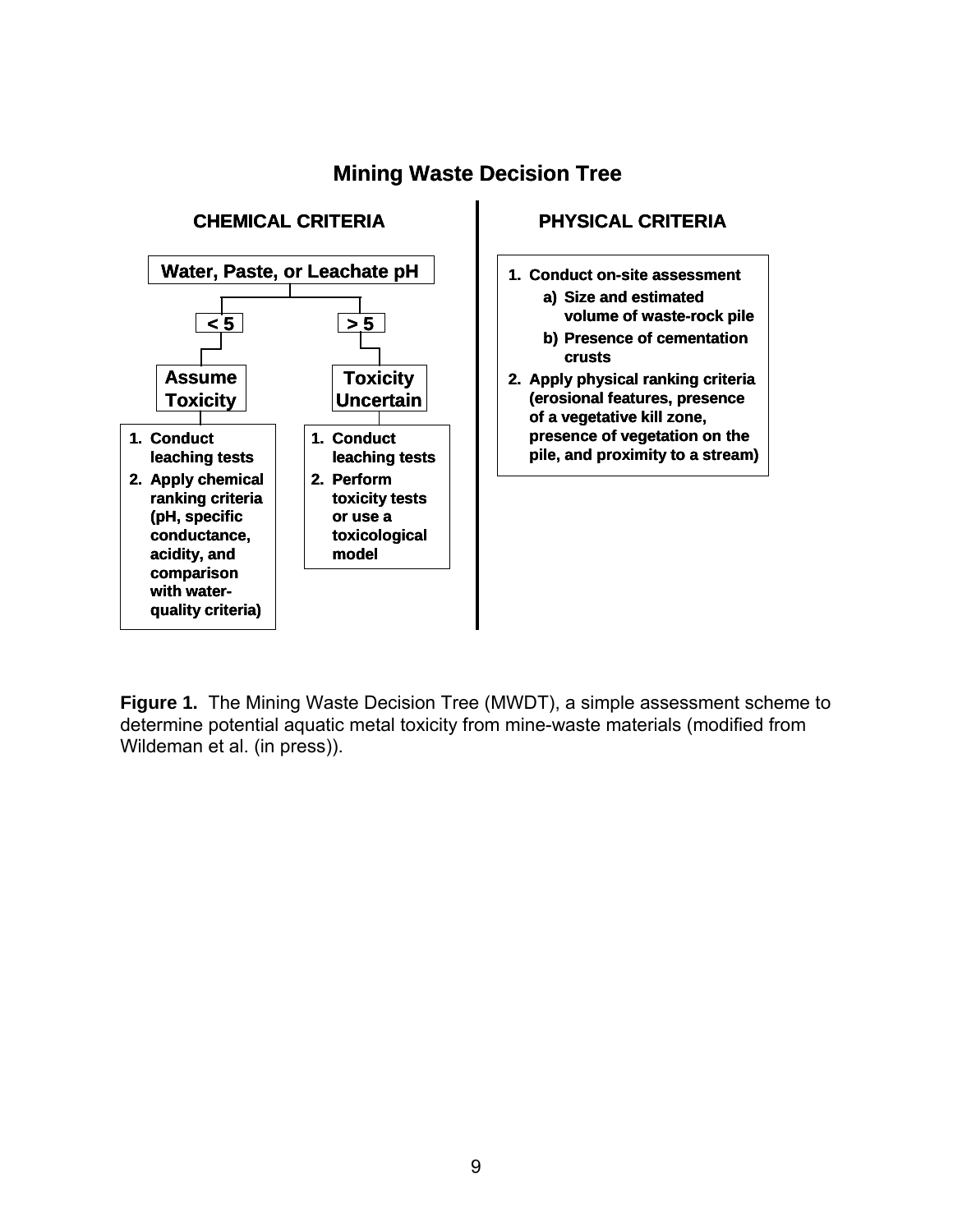The MWDT makes a distinction between leachates or waters with pH values less than 5 and those greater than 5. The MWDT assumes potential aquatic toxicity from cationic metals (such as Al, Cd, Cu, Ni, Pb, and Zn) when pH values are less than 5 because these metals generally are largely dissolved and minimally complexed with organic or inorganic ligands. Judgments about probable toxicity come from comparison of the leachate metal concentrations to aquatic toxicity standards (e.g., U.S. Code of Federal Regulations, 2000; U.S. Environmental Protection Agency, 2004a). Although this serves the purpose of a general screening tool, a number of other factors (such as degree of leachate dilution upon entering a receiving water, the actual water-rock ratio in the mine-waste pile, and toxicity-mitigating factors) must be considered if a more complete toxicity assessment is desired, Under acidic conditions, metal binding by dissolved organic carbon (DOC) is reduced because the metal-binding sites are mostly protonated. In mining-impacted systems, iron oxyhydroxides generally precipitate at pH values less than 5, but aluminum oxyhydroxides do not; thus, Al is in the dissolved phase (Nordstrom and Alpers, 1999). Also, sorption of metal cations onto iron oxyhydroxides is generally minimal at pH values less than 5 (Smith, 1999). In addition, there is minimal carbonate alkalinity at pH values less than 5, so survival of aquatic species is difficult due to the lack of both pH buffering and metal-carbonate complexation. Because these metals are present as dissolved, uncomplexed aquo ions, they generally are readily bioavailable (Pagenkopf, 1983). Hence, because these factors promote metal toxicity to aquatic organisms, the MWDT considers leachate metal concentrations to be a sufficient predictor of potential aquatic metal toxicity at pH values less than 5.

Conversely, when pH values are greater than 5, potential aquatic toxicity depends on factors in addition to the metals released from the leaching tests. Hence, leachates and waters with pH values greater than 5 warrant further examination of their chemical composition and potential aquatic toxicity. For example, alkalinity and DOC can influence metal speciation through complexation and can reduce bioavailability. Hardness cations (e.g., Ca and Mg) can compete with metals for biological uptake sites and can also reduce bioavailability (Pagenkopf, 1983). These mechanisms are incorporated into the MWDT through the use of toxicity tests (e.g., Adams, 2006; Blumenstein, 2006; Blumenstein et al., 2005; Moehle et al., 2006; Ranville et al., 2006) or toxicity modeling on the leachate or site-associated water (Ranville et al., 2006; Smith et al., 2006). Use of the Biotic Ligand Model (see Gorsuch et al., 2002) is a promising modeling tool to predict aquatic toxicity (U.S. Environmental Protection Agency, 2002; Ranville et al., 2006; Smith et al., 2006).

#### **Summary**

Basic screening-level investigations of mine-waste piles can provide important information for land-management decisions, and findings from such investigations can define the scope for more detailed investigations. We have briefly discussed a sampling strategy and several procedures that lend insight into key indicators of acid generation and metal release from mine-waste piles. These approaches can be used for screening and prioritizing mine-waste piles on a regional or watershed scale. Also discussed is a simple decision tree (Mining Waste Decision Tree, MWDT) that can be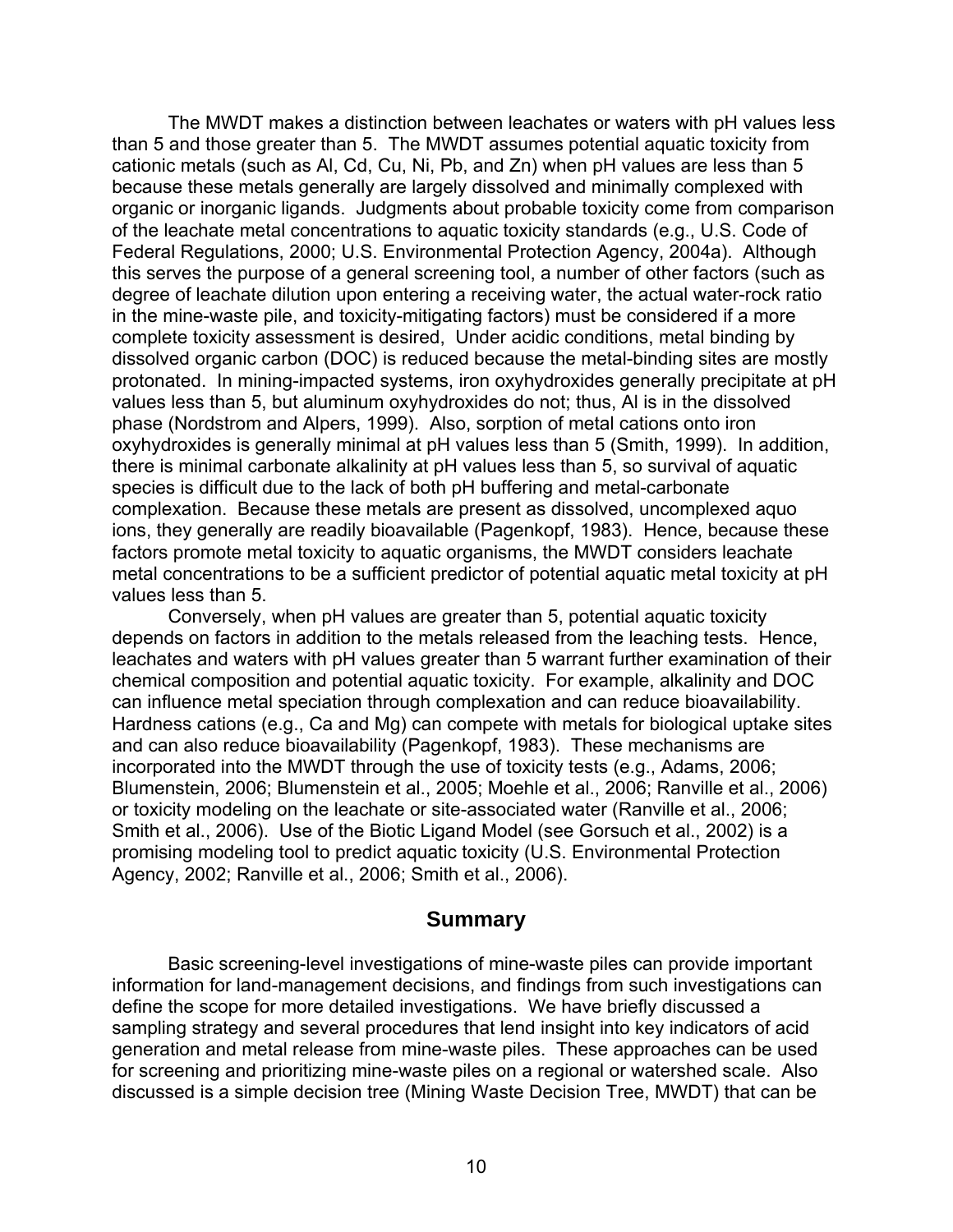used to determine if a mine-waste pile poses a potential toxicity risk to the aquatic environment.

# **Acknowledgments**

The mine-waste-pile sampling strategy was developed during the U.S. Geological Survey Solid-Phase Sampling Workshop. We acknowledge the helpful input from workshop participants in developing the strategy. We thank Anne McCafferty and Dave Smith for their helpful review comments on this paper. This work was funded by the U.S. Geological Survey Mineral Resources Program, and Colorado School of Mines funding was received through U.S. Environmental Protection Agency Grants R 82951501-0 and R 82950001.

# **References Cited**

- Adams, M.K., 2006, Applicability of the Biotic Ligand Model for mining influenced waters and influence of variations in natural organic matter characteristics on copper toxicity to *Ceriodaphnia dubia*: M.S. thesis, Colorado School of Mines, Golden, Colorado.
- Al-Abed, S.R., Hageman, P.L., Jegadeesan, G., Madhavan, N., and Allen, D., 2006, Comparative evaluation of short-term leach tests for heavy metal release from mineral processing waste: Science of the Total Environment, v. 364, p. 14-23.
- Blowes, D.W., and Jambor, J.L., 1990, The pore-water geochemistry and the mineralogy of the vadose zone of sulfide tailings, Waite Amulet, Quebec, Canada: Applied Geochemistry, v. 5, p. 327-346.
- Blumenstein, E.P., 2006, Evaluating aquatic bioassays for copper and zinc toxicity in mining influenced waters: M.S. thesis, Colorado School of Mines, Golden, Colorado.
- Blumenstein, E.P., Ranville, J.F., Choate, L.M., and Ross, P.E., 2005, Using enzyme bioassays as a rapid screen for metal toxicity, *in* Proceedings of the 2005 National Meeting of the American Society of Mining and Reclamation, Breckenridge, Colorado, June 19-23, 2005, p. 98-107.
- Diehl, S.F., Hageman, P.L., and Smith, K.S., 2006a, What's weathering? Mineralogy and field leach studies in mine waste, Leadville and Montezuma mining districts, Colorado, *in* Proceedings of the Seventh International Conference on Acid Rock Drainage (ICARD 7), St. Louis, Missouri, March 26-30, 2006, p. 507-527.
- Diehl, S.F., Hageman, P.L., Smith, K.S., Koenig, A.E., and Lowers, H.A., 2006b (these proceedings), What's weathering in mine waste? Mineralogic evidence for sources of metals in leachates, *in* Proceedings of the U.S. Environmental Protection Agency Hard Rock Mining 2006 Conference, Tucson, Arizona, November 14-16, 2006.
- Enviromine, 2006a, Acid base accounting (ABA) test procedures web page. Available online at [http://technology.infomine.com/enviromine/ard/Acid-](http://technology.infomine.com/enviromine/ard/Acid-Base Accounting/acidbase.htm#Sobek%20NP)[Base%20Accounting/acidbase.htm#Sobek%20NP](http://technology.infomine.com/enviromine/ard/Acid-Base Accounting/acidbase.htm#Sobek%20NP)
- Enviromine, 2006b, Petrology and mineralogy in ARD prediction web page. Available online at <http://technology.infomine.com/enviromine/ard/Mineralogy/Petrology%20and%20Mineralogy.htm>
- Fey, D.L., Desborough, G.A., and Church, S.E., 2000, Comparison of two leach procedures applied to metal-mining related wastes in Colorado and Montana and a relative ranking method for mine wastes, *in* Proceedings of the Fifth International Conference on Acid Rock Drainage (ICARD 5), Denver, Colorado, May 21-24, 2000, v. II, p. 1477-1487.
- Gorsuch, J.W., Janssen, C.R., Lee, C.M., and Reiley, M.C., eds., 2002, Special issue: the biotic ligand model for metals--current research, future directions, regulatory implications: Comparative Biochemistry and Physiology, Part C Toxicology and Pharmacology, v. 133C, no. 1-2, September 2002, 343 p.
- Gy, P., 1998, Sampling for analytical purposes: Chichester, England, John Wiley and Sons, 153 p.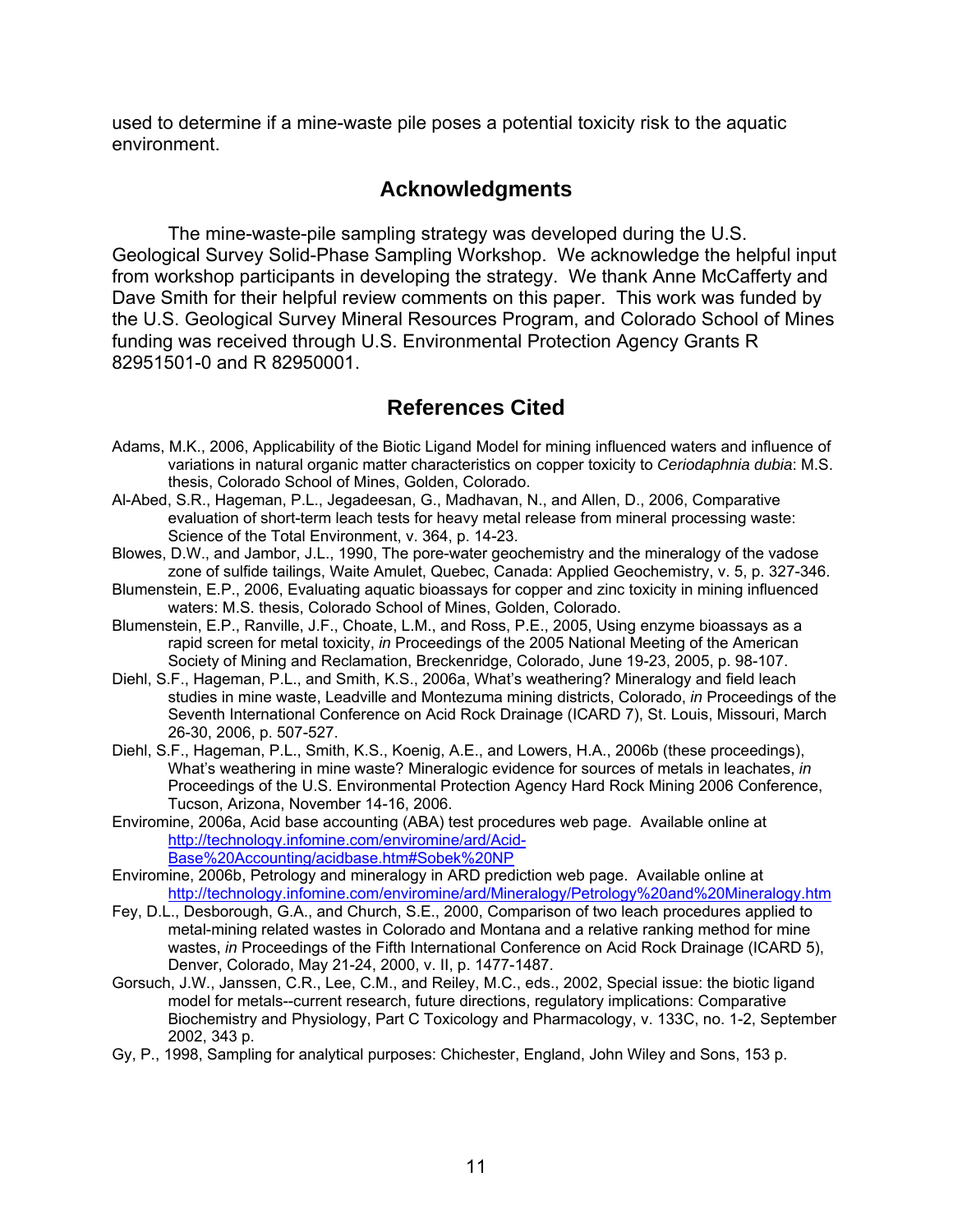- Hageman, P.L., 2004, Use of short-term (5-minute) and long-term (18-hour) leaching tests to characterize, fingerprint, and rank mine-waste material from historical mines in the Deer Creek, Snake River, and Clear Creek Watersheds in and around the Montezuma Mining District, Colorado: U.S. Geological Survey Scientific Investigations Report 2004-5104. Available online at <http://pubs.usgs.gov/sir/2004/5104/>
- Hageman, P.L., 2005, A simple field leach test to assess potential leaching of soluble constituents from mine wastes, soils, and other geologic materials: U.S. Geological Survey Fact Sheet 2005-3100. Available online at <http://pubs.usgs.gov/fs/2005/3100/>
- Hageman, P.L., and Briggs, P.H., 2000, A simple field leach for rapid screening and qualitative characterization of mine-waste material on abandoned mine lands, *in* Proceedings of the Fifth International Conference on Acid Rock Drainage, Denver, Colorado, May 21-24, 2000, v. II, p. 1463-1475. Available online at<http://crustal.usgs.gov/projects/minewaste/pdfs/hageman1.pdf>
- Hageman, P.L., Smith, K.S., Wildeman, T.R., and Ranville, J.F., 2005, Comparison of mine waste assessment methods at the Rattler mine site, Virginia Canyon, Colorado, *in* Proceedings of the 2005 National Meeting of the American Society of Mining and Reclamation, Breckenridge, Colorado, June 19-23, 2005, p. 470-486.
- Hammarstrom, J.M., and Smith, K.S., 2002, Geochemical and mineralogic characterization of solids and their effects on waters in metal-mining environments, *in* Seal, R.R., II, and Foley, N.K., eds., Progress on geoenvironmental models for selected mineral deposit types, Chapter B: U.S. Geological Survey Open-File Report 02-0195, p. 8-54. Available online at <http://pubs.usgs.gov/of/2002/of02-195/>
- Herron, J., Jordet, J.A., and Wildeman, T.R., 2001, Reclamation feasibility report: Virginia Canyon: Colorado Division of Minerals and Geology, Denver, CO, 60 p.
- Lapakko, K.A., and Lawrence, R.W., 1993, Modification of the Net Acid Production (NAP) test, *in* Proceedings of the British Columbia Mine Reclamation Symposium, Port Hardy, B.C., Canada, May 4-7, 1993, p. 145-159.
- Miller, S., Robertson, A., and Donahue, T., 1997, Advances in acid drainage prediction using the Net Acid Generation (NAG) test, *in* Proceedings of the Fourth International Conference on Acid Rock Drainage (ICARD 4), Vancouver, B.C., Canada, May 31 – June 6, 1997, p. 533-549.
- Moehle, J., Ranville, J.F., Choate, L., Wildeman, T.R., and Ross, P., 2006, Leachate and enzyme bioassay toxicity assessment tests at the Tip Top Mine, a marginally impacted site, *in* Proceedings of the Seventh International Conference on Acid Rock Drainage (ICARD 7), St. Louis, Missouri, March 26-30, 2006, p. 1314-1332.
- National Research Council, 1997, Mineral resources and sustainability: challenges for earth scientists: Washington, D.C., National Academy Press. Available online at <http://newton.nap.edu/catalog/9077.html#toc>
- Nordstrom, D.K., and Alpers, C.N., 1999, Geochemistry of acid mine waters, *in* Plumlee, G.S., and Logsdon, M.J., eds., The environmental geochemistry of mineral deposits, Reviews in Economic Geology, Vol. 6A: Littleton, Colorado, Society of Economic Geologists, Inc., p. 133-160.
- Pagenkopf, G. K., 1983, Gill surface interaction model for trace metal toxicity to fishes: role of complexation, pH, and water hardness: Environ. Sci. Technol., v. 17, p. 342-347.
- Pitard, F.F., 1993, Pierre Gy's sampling theory and sampling practice (2nd ed.): Boca Raton, Florida, CRC Press, 488 p.
- Plumlee, G.S., 1999, The environmental geology of mineral deposits, *in* Plumlee, G.S., and Logsdon, M.J., eds., The environmental geochemistry of mineral deposits, Reviews in Economic Geology, Vol. 6A: Littleton, Colorado, Society of Economic Geologists, Inc., p. 71-116.
- Plumlee, G.S., Smith, K.S., Montour, M.R., Ficklin, W.H., and Mosier, E.L., 1999, Geologic controls on the composition of natural waters and mine waters draining diverse mineral-deposit types, *in* Filipek, L.H., and Plumlee, G.S., eds., The environmental geochemistry of mineral deposits, Reviews in Economic Geology, Vol. 6B: Littleton, Colorado, Society of Economic Geologists, Inc., p. 373- 432.
- Price, W.A, 1997, Draft guidelines and recommended methods for the prediction of metal leaching and acid rock drainage at minesites in British Columbia: Smithers, B.C., Canada, Reclamation Section, Energy and Minerals Division, Ministry of Employment and Investment.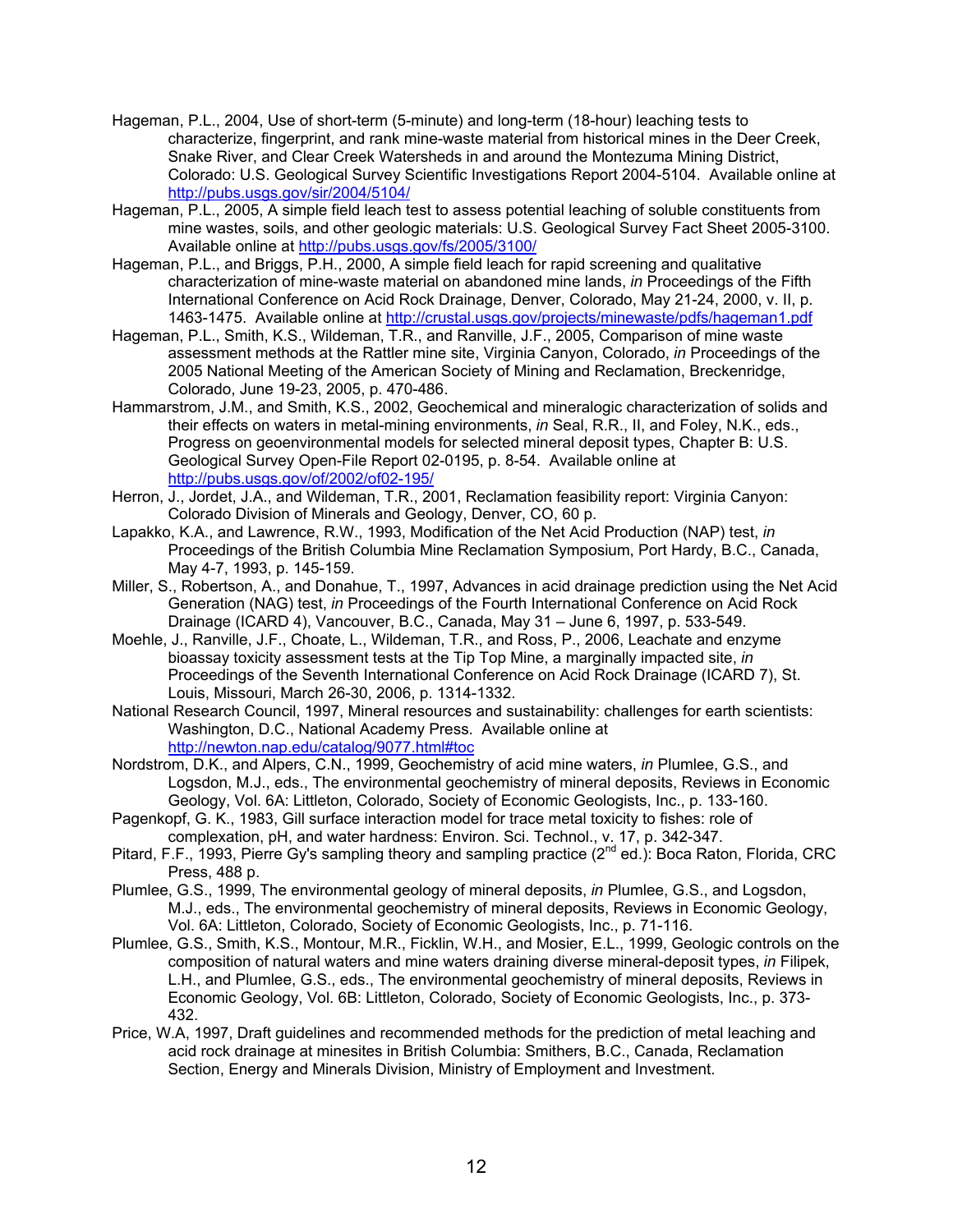- Price, W.A., 2005, List of potential information requirements in metal leaching and acid rock drainage assessment and mitigation work, MEND Report 5.10E: Ottawa, Natural Resources Canada, 23 p. Available online at [http://www.nrcan.gc.ca/ms/canmet-mtb/mmsl-lmsm/mend/reports/report510](http://www.nrcan.gc.ca/ms/canmet-mtb/mmsl-lmsm/mend/reports/report510-e.pdf) [e.pdf](http://www.nrcan.gc.ca/ms/canmet-mtb/mmsl-lmsm/mend/reports/report510-e.pdf)
- Price, W.A., and Errington, J.C., 1998, Guidelines for metal leaching and acid rock drainage at minesites in British Columbia: British Columbia Ministry of Energy and Mines. Available online at [http://www.em.gov.bc.ca/Subwebs/mining/Project\\_Approvals/guidelines.htm](http://www.em.gov.bc.ca/Subwebs/mining/Project_Approvals/guidelines.htm)
- Price, W.A., and Kwong, Y.T.J., 1997, Waste rock weathering, sampling and analysis: observations from the British Columbia Ministry of Employment and Investment database, *in* Proceedings of the Fourth International Conference on Acid Rock Drainage (ICARD 4), Vancouver, B.C., Canada, May 31 – June 6, 1997, p. 31-45.
- Ranville, J., Blumenstein, E., Adams, M., Choate, L., Smith, K., and Wildeman, T., 2006, Integrating bioavailability approaches into waste rock evaluations, *in* Proceedings of the Seventh International Conference on Acid Rock Drainage (ICARD 7), St. Louis, Missouri, March 26-30, 2006, p. 1642-1653.
- Schmiermund, R.L., Lazo, M.C., and Parnow, C.C., 2006, Application of geo-environmental models to accelerated EIA and permitting processes for an Andean porphyry Cu-Au deposit, *in* Proceedings of the Seventh International Conference on Acid Rock Drainage (ICARD 7), St. Louis, Missouri, March 26-30, 2006, p. 1903-1911.
- Schmiermund, R.L., and Ranville, J., 2006, Application of geo-environmental and biotic ligand models in the life cycle of mine development—a flowchart for integration, *in* Proceedings of the Seventh International Conference on Acid Rock Drainage (ICARD 7), St. Louis, Missouri, March 26-30, 2006, p. 1920-1925.
- Smith, K.S., 1999, Metal sorption on mineral surfaces: an overview with examples relating to mineral deposits, *in* Plumlee, G.S., and Logsdon, M.J., eds., The environmental geochemistry of mineral deposits, Reviews in Economic Geology, Vol. 6A: Littleton, Colorado, Society of Economic Geologists, Inc., p. 161-182.
- Smith, K.S., Briggs, P.H., Campbell, D.L., Castle, C.J., Desborough, G.A., Eppinger, R.G., III, Fitterman, D.V., Hageman, P.L., Leinz, R.W., Meeker, G.P., Stanton, M.R., Sutley, S.J., Swayze, G.A., and Yager, D.B., 2000a, Tools for the rapid screening and characterization of historical metal-mining waste dumps, *in* Proceedings of the 2000 Billings Land Reclamation Symposium, Billings, Montana, March 20-24, 2000: Bozeman, Montana State University, Reclamation Research Unit Publication No. 00-01 (CD-ROM), p. 435-442. Available online at [http://crustal.usgs.gov/projects/minewaste/pdfs/ksmith\\_billings.pdf](http://crustal.usgs.gov/projects/minewaste/pdfs/ksmith_billings.pdf)
- Smith, K.S., Ramsey, C.A., and Hageman, P.L., 2000b, Sampling strategy for rapid screening of minewaste dumps on abandoned mine lands, *in* Proceedings of the Fifth International Conference on Acid Rock Drainage, Denver, Colorado, May 21-24, 2000, v. II, p. 1453-1461. Available online at <http://crustal.usgs.gov/projects/minewaste/pdfs/kathy.pdf>
- Smith, K.S., Campbell, D.L., Desborough, G.A., Hageman, P.L., Leinz, R.W., Stanton, M.R., Sutley, S.J., Swayze, G.A., and Yager, D.B., 2002, Toolkit for the rapid screening and characterization of waste piles on abandoned mine lands, *in* Seal, R.R., II, and Foley, N.K., eds., Progress on geoenvironmental models for selected mineral deposit types, Chapter C: U.S. Geological Survey Open-File Report 02-0195, p. 55-64. Available online at <http://pubs.usgs.gov/of/2002/of02-195/>
- Smith, K.S., Wildeman, T.R., Choate, L.M., Diehl, S.F., Fey, D.L., Hageman, P.L., Ranville, J.F., Rojas, R., and Smith, B.D., 2003, Determining the toxicity potential of mine-waste piles, notes from a workshop presented by scientists from the U.S. Geological Survey, Denver, CO, and the Rocky Mountain Regional Hazardous Substance Research Center, Colorado State University, and the Colorado School of Mines: U.S. Geological Survey Open-File Report 03-210. Available online at <http://pubs.usgs.gov/of/2003/ofr-03-210/>
- Smith, K.S., Ranville, J.F., Adams, M.K., Choate, L.M., Church, S.E., Fey, D.L., Wanty, R.B., and Crock, J.G., 2006, Predicting toxic effects of copper on aquatic biota in mineralized areas by using the Biotic Ligand Model, *in* Proceedings of the Seventh International Conference on Acid Rock Drainage (ICARD 7), St. Louis, Missouri, March 26-30, 2006, p. 2055-2077.